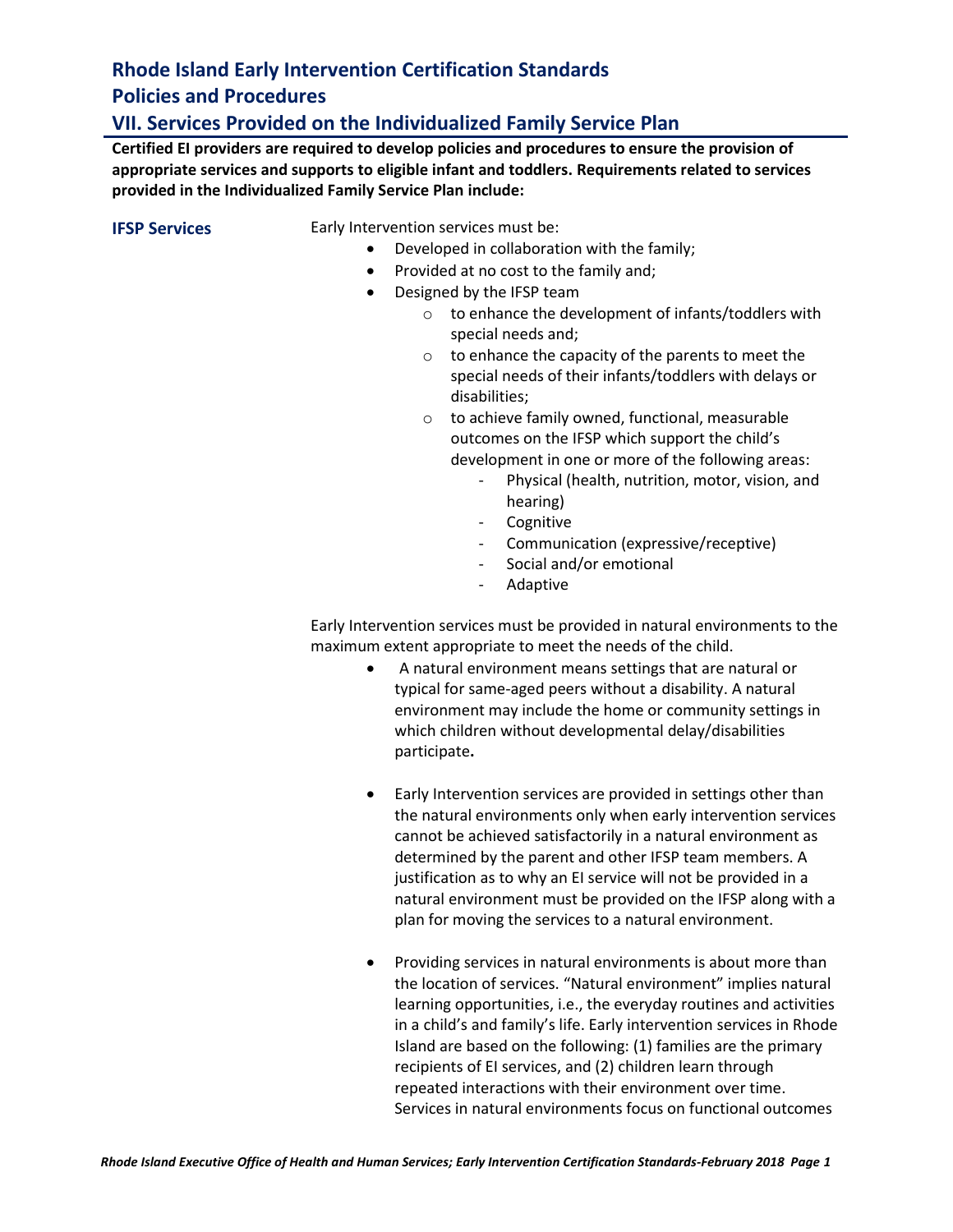| <b>Rhode Island Early Intervention Certification Standards</b>   |
|------------------------------------------------------------------|
| <b>Policies and Procedures</b>                                   |
| VII. Services Provided on the Individualized Family Service Plan |

|                      | within family routines and daily activities.                                                                                                                                                                                                                                                                                                                                                                                                                                                                                                                                                                                                                                                                                                                                  |
|----------------------|-------------------------------------------------------------------------------------------------------------------------------------------------------------------------------------------------------------------------------------------------------------------------------------------------------------------------------------------------------------------------------------------------------------------------------------------------------------------------------------------------------------------------------------------------------------------------------------------------------------------------------------------------------------------------------------------------------------------------------------------------------------------------------|
| <b>IFSP Services</b> |                                                                                                                                                                                                                                                                                                                                                                                                                                                                                                                                                                                                                                                                                                                                                                               |
| (continued)          | Early intervention services must be provided in alignment with Rhode<br>Island Policies and Procedures Principles and Practices. A primary provider,<br>team-based approach to working with infants and toddlers and their<br>families is required.                                                                                                                                                                                                                                                                                                                                                                                                                                                                                                                           |
|                      | The provision of services must be documented on the most recent Service<br>Rendered Form (SRF) issued by EOHHS. Documentation of services<br>provided must align with Rhode Island Policies and Procedures Principles<br>and Practices and the most recent version of the Rhode Island Medical<br>Assistance Claim Reimbursement Guidebook for Early Intervention Services.<br>(See http://www.ric.edu/sherlockcenter/eidocs.html)                                                                                                                                                                                                                                                                                                                                            |
|                      | Early intervention services must be provided by qualified personnel (See<br><b>Rhode Island Policies and Procedures Personnel)</b>                                                                                                                                                                                                                                                                                                                                                                                                                                                                                                                                                                                                                                            |
|                      | An early intervention service provider is an entity (public, private, or<br>٠<br>nonprofit) or an individual that provides EI services for eligible infants<br>or toddlers and their families, whether or not the entity or individual<br>receives federal funds under Part C.<br>To the extent appropriate, service providers are responsible for<br>providing EI services in accordance with the IFSP of an eligible infant or<br>toddler by:<br>coaching/supporting parents, other service providers,<br>$\circ$<br>and representatives of appropriate community<br>agencies to ensure the effective provision of services<br>described in the IFSP,<br>coaching/supporting parents, caregivers, and other<br>$\circ$<br>team members to build their capacity to meet IFSP |
|                      | outcomes,<br>participating in initial and on-going assessment of an<br>$\circ$<br>infant or toddler to appropriately monitor<br>development in all areas and provide this information<br>to the family.                                                                                                                                                                                                                                                                                                                                                                                                                                                                                                                                                                       |
|                      |                                                                                                                                                                                                                                                                                                                                                                                                                                                                                                                                                                                                                                                                                                                                                                               |
|                      | <b>Specific Early Intervention Services</b><br>Certified EI providers must ensure the family has access to the services<br>$\bullet$<br>required by IDEA when identified on the IFSP. The following list of early<br>intervention services is not intended to comprise an exhaustive list of<br>the types of services that may be provided to an infant or toddler with<br>a disability and his or her family. The list does include those required by<br>Part C of the Act. See the Rhode Island Medical Assistance Claim                                                                                                                                                                                                                                                    |

*Reimbursement Guidebook for Early Intervention Services* for how

services are categorized in Rhode Island and reimbursed.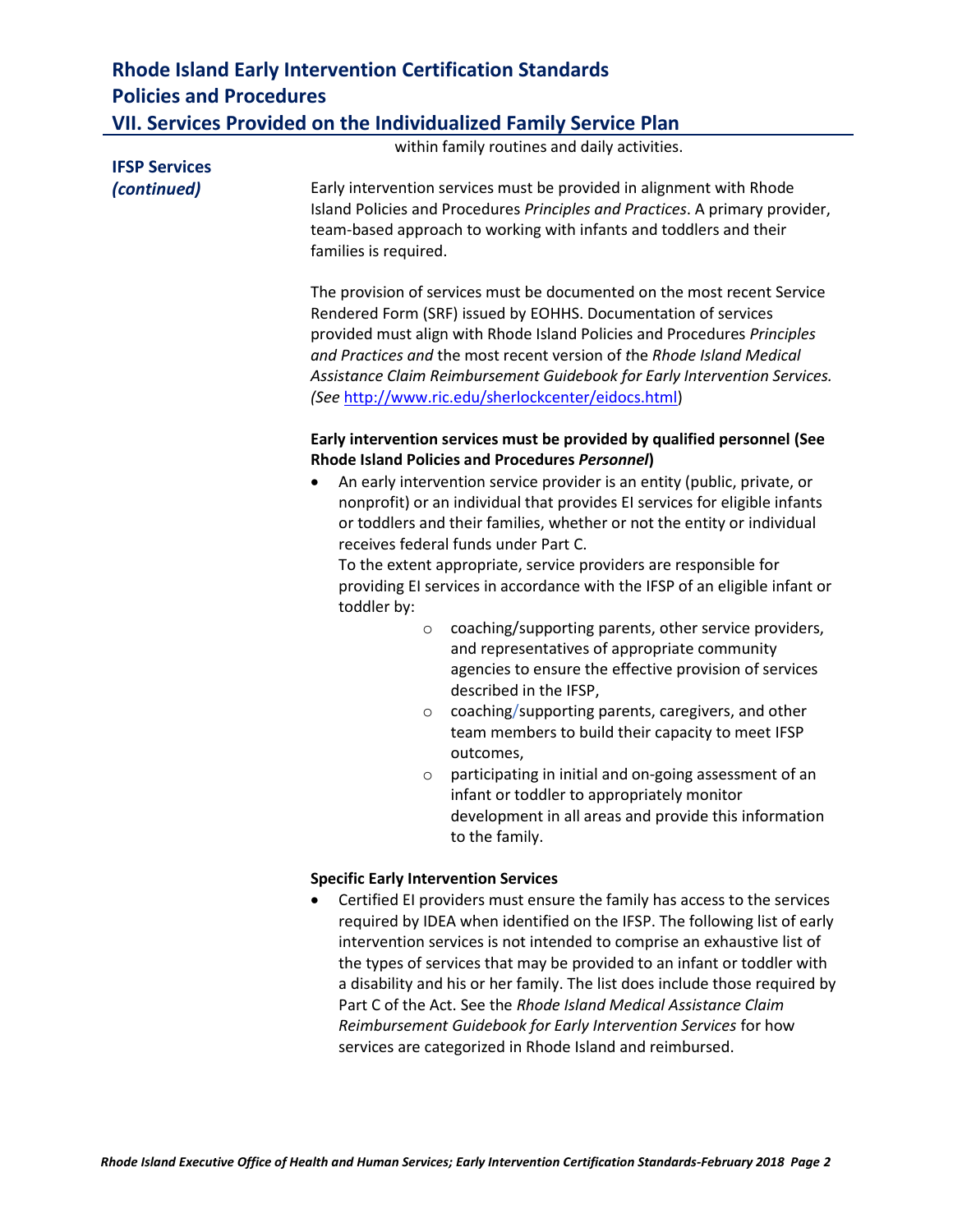|                      | VII. Services Provided on the Individualized Family Service Plan                                                                                                                                                                                                                                                                                                                                                                                                                                                                                                                                                                                                                                                                                                                                                                                                                                                                                                                                                                                                                                                                                                                                                                                                                                    |
|----------------------|-----------------------------------------------------------------------------------------------------------------------------------------------------------------------------------------------------------------------------------------------------------------------------------------------------------------------------------------------------------------------------------------------------------------------------------------------------------------------------------------------------------------------------------------------------------------------------------------------------------------------------------------------------------------------------------------------------------------------------------------------------------------------------------------------------------------------------------------------------------------------------------------------------------------------------------------------------------------------------------------------------------------------------------------------------------------------------------------------------------------------------------------------------------------------------------------------------------------------------------------------------------------------------------------------------|
| <b>IFSP Services</b> | <b>Assistive Technology Device</b>                                                                                                                                                                                                                                                                                                                                                                                                                                                                                                                                                                                                                                                                                                                                                                                                                                                                                                                                                                                                                                                                                                                                                                                                                                                                  |
| (continued)          | Any item, piece of equipment or product system, whether acquired<br>commercially, off the shelf, modified, or customized and used to<br>increase, maintain, or improve functional capabilities of an infant or<br>toddler with a disability. The term does not include a medical<br>device that is surgically implanted, including cochlear implants, or<br>optimization (e.g., mapping), maintenance or replacement of that<br>device                                                                                                                                                                                                                                                                                                                                                                                                                                                                                                                                                                                                                                                                                                                                                                                                                                                              |
|                      | <b>Assistive Technology Service</b>                                                                                                                                                                                                                                                                                                                                                                                                                                                                                                                                                                                                                                                                                                                                                                                                                                                                                                                                                                                                                                                                                                                                                                                                                                                                 |
|                      | Any service that directly assists an infant or toddler with a disability in the<br>selection, acquisition, or use of an assistive technology device. Assistive<br>technology services include:<br>The assessment of the needs of an infant or toddler with a<br>disability, including a functional assessment of the child in the<br>child's customary environment;<br>Purchasing, leasing or otherwise providing for the acquisition of<br>$\bullet$<br>assistive technology devices by infants or toddlers with disabilities;<br>Selecting, designing, fitting, customizing, adapting, applying,<br>٠<br>maintaining, repairing or replacing assistive technology devices;<br>Coordinating and using other therapies, interventions, or services<br>$\bullet$<br>with assistive technology devices, such as those associated with<br>existing education and rehabilitation plans and programs;<br>Training or technical assistance for an infant or toddler with a<br>$\bullet$<br>disability, or if appropriate that child's family, other caregivers or<br>service providers on the use of assistive technology determined to<br>be appropriate; and<br>Collaboration with the family and other early intervention service<br>$\bullet$<br>providers identified on an infant or toddler's IFSP. |
|                      |                                                                                                                                                                                                                                                                                                                                                                                                                                                                                                                                                                                                                                                                                                                                                                                                                                                                                                                                                                                                                                                                                                                                                                                                                                                                                                     |
|                      | <b>Audiology Services</b><br>Identification of children with auditory impairment, using at risk<br>criteria and appropriate audiological screening techniques;<br>Determination of the range, nature, and degree of hearing loss and<br>communication functions by use of audiological evaluation<br>procedures;<br>Referral for medical and other services necessary for habilitation or<br>٠<br>rehabilitation of children with auditory impairments;<br>Provision of auditory training, aural rehabilitation, speech reading<br>٠<br>and listening device orientation and training, and other services;<br>Provision of services for prevention of hearing loss; and<br>٠<br>Determination of the child's need for individual amplification,<br>٠<br>including selecting, fitting, and dispensing appropriate listening and<br>vibrotactile devices, and evaluating effectiveness of those devices.                                                                                                                                                                                                                                                                                                                                                                                              |

### **Family Training and Counselling**

• Screening, assessment and planned intervention services to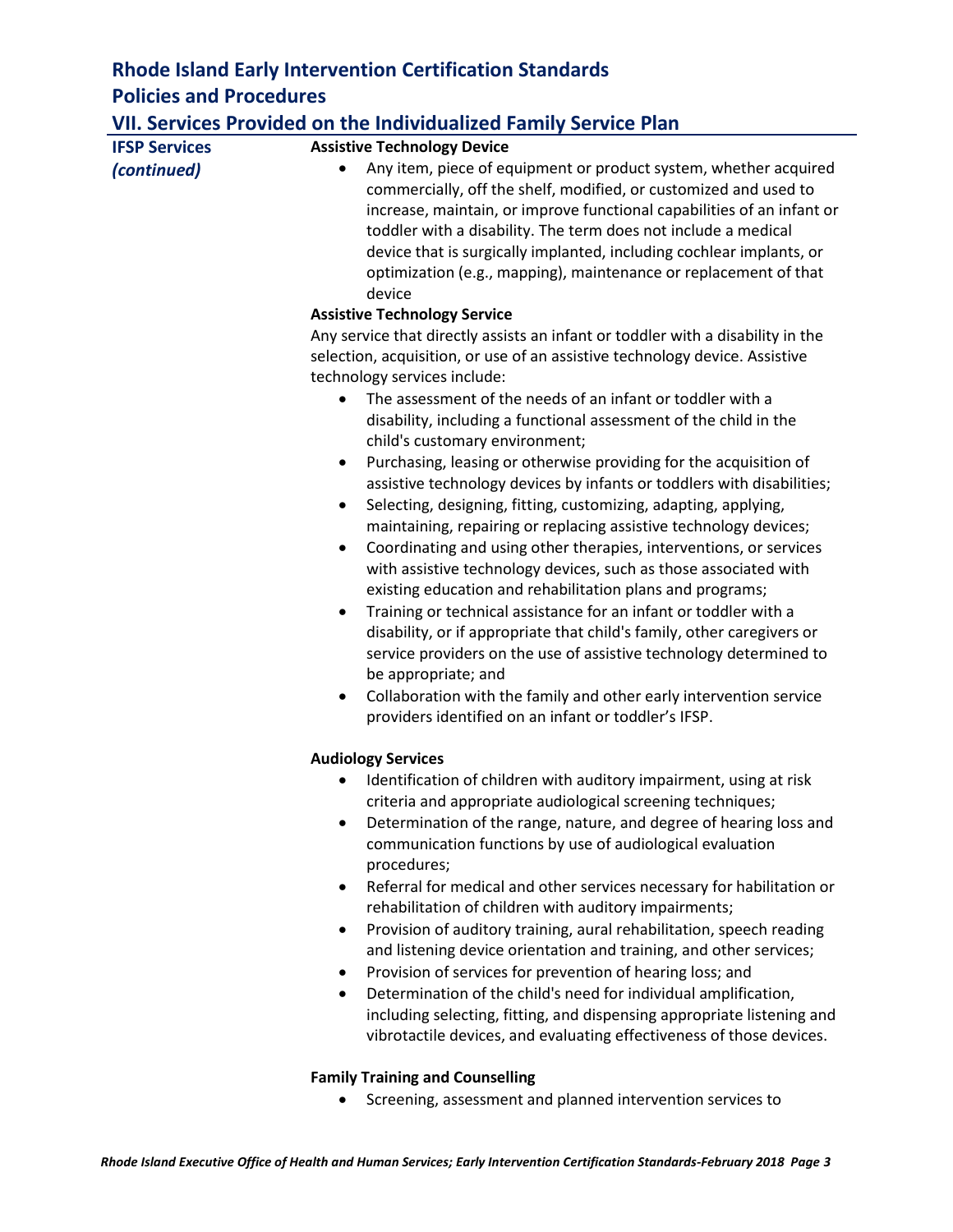### **VII. Services Provided on the Individualized Family Service Plan**

|                      | <b><i>INTERNATION COMMITTEE CONTRACT TWITTERS</i></b>                                                                                                                                                                                                                                                                                                                                                                                                                                                                                                                                                                                                                                                                                                                                                                                                       |  |  |  |
|----------------------|-------------------------------------------------------------------------------------------------------------------------------------------------------------------------------------------------------------------------------------------------------------------------------------------------------------------------------------------------------------------------------------------------------------------------------------------------------------------------------------------------------------------------------------------------------------------------------------------------------------------------------------------------------------------------------------------------------------------------------------------------------------------------------------------------------------------------------------------------------------|--|--|--|
| <b>IFSP Services</b> | address the functional and developmental needs of an infant or                                                                                                                                                                                                                                                                                                                                                                                                                                                                                                                                                                                                                                                                                                                                                                                              |  |  |  |
| (continued)          | toddler with a disability, with an emphasis on developmental areas<br>including, but not limited to, cognitive processes, communication,<br>motor, behavior and social interaction;                                                                                                                                                                                                                                                                                                                                                                                                                                                                                                                                                                                                                                                                         |  |  |  |
| ٠                    | Provision of services including auditory training, aural                                                                                                                                                                                                                                                                                                                                                                                                                                                                                                                                                                                                                                                                                                                                                                                                    |  |  |  |
|                      | rehabilitation, sign language and cued language services, speech                                                                                                                                                                                                                                                                                                                                                                                                                                                                                                                                                                                                                                                                                                                                                                                            |  |  |  |
|                      | reading and listening device orientation and training, and other<br>training to increase the functional communication skills of an infant<br>or toddler with a hearing loss;                                                                                                                                                                                                                                                                                                                                                                                                                                                                                                                                                                                                                                                                                |  |  |  |
| ٠                    | Collaboration with the family, service coordinator and other early<br>intervention service providers identified on an infant's or toddler's<br>IFSP;                                                                                                                                                                                                                                                                                                                                                                                                                                                                                                                                                                                                                                                                                                        |  |  |  |
|                      | Consultation to design or adapt learning environments, activities<br>and materials to enhance learning opportunities for an infant or<br>toddler with a disability; and                                                                                                                                                                                                                                                                                                                                                                                                                                                                                                                                                                                                                                                                                     |  |  |  |
| $\bullet$            | Family training, education and support provided to assist the family<br>of an infant or toddler with a disability in understanding his or her                                                                                                                                                                                                                                                                                                                                                                                                                                                                                                                                                                                                                                                                                                               |  |  |  |
|                      | functional developmental needs and to enhance his or her                                                                                                                                                                                                                                                                                                                                                                                                                                                                                                                                                                                                                                                                                                                                                                                                    |  |  |  |
|                      | development.                                                                                                                                                                                                                                                                                                                                                                                                                                                                                                                                                                                                                                                                                                                                                                                                                                                |  |  |  |
|                      | <b>Health Services</b>                                                                                                                                                                                                                                                                                                                                                                                                                                                                                                                                                                                                                                                                                                                                                                                                                                      |  |  |  |
| $\bullet$            | Services necessary to enable a child to benefit from other EI<br>services during the time the child is receiving the other EI services.<br>Includes such services as clean, intermittent catheterization,<br>tracheotomy care, tube feeding, the changing of dressings or<br>colostomy collection bags and other health services; and<br>consultation by physicians with other service providers concerning<br>the special health care needs of eligible children that will need to<br>be addressed in the course of providing other EI services.<br>Does not include services that are:<br>Surgical in nature (e.g., cleft palate repair, surgery for club<br>$\circ$<br>foot or the shunting of hydrocephalus); or purely medical in<br>nature (such as hospitalization for management of<br>congenital heart ailments, or the prescribing of medicine or |  |  |  |
|                      | drugs for any purpose).                                                                                                                                                                                                                                                                                                                                                                                                                                                                                                                                                                                                                                                                                                                                                                                                                                     |  |  |  |
|                      | Devices necessary to control or treat a medical condition.<br>$\circ$<br>Medical health services (such as immunization and regular<br>$\circ$<br>"well baby care") that are routinely recommended for all<br>children.                                                                                                                                                                                                                                                                                                                                                                                                                                                                                                                                                                                                                                      |  |  |  |
|                      | <b>Medical Services</b>                                                                                                                                                                                                                                                                                                                                                                                                                                                                                                                                                                                                                                                                                                                                                                                                                                     |  |  |  |

Services only for diagnostic or evaluation purposes provided by licensed physicians to determine a child's developmental status and need for EI services.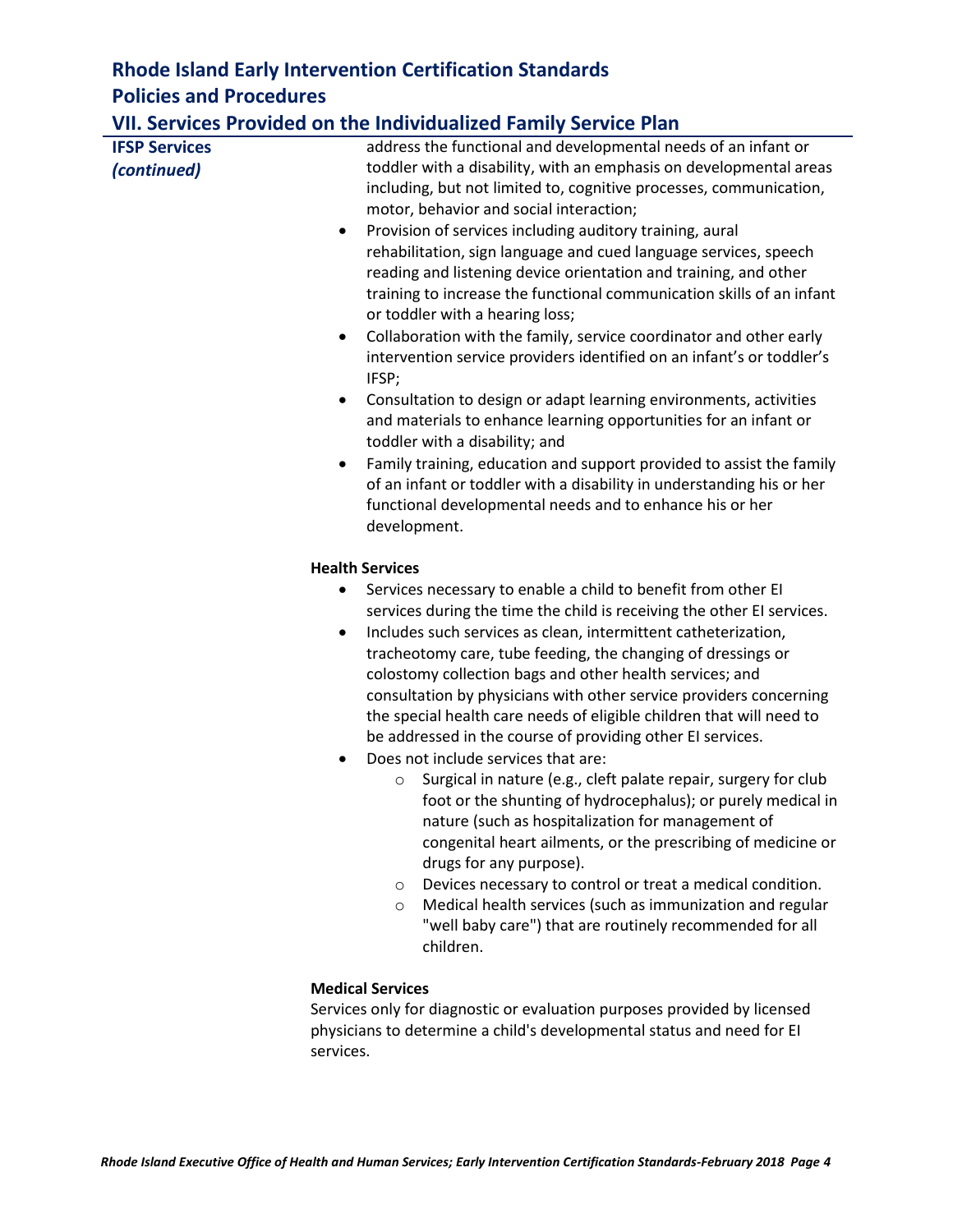| <b>VII. Services Provided on the Individualized Family Service Plan</b> |                                                                                                                                                                                                                                                                                                                                                                                                                                                                                                                                                                                                                                                                                                                                                                                                                                                                                                                                                                                                                                                                                                                                                                                                                                                                                                 |  |
|-------------------------------------------------------------------------|-------------------------------------------------------------------------------------------------------------------------------------------------------------------------------------------------------------------------------------------------------------------------------------------------------------------------------------------------------------------------------------------------------------------------------------------------------------------------------------------------------------------------------------------------------------------------------------------------------------------------------------------------------------------------------------------------------------------------------------------------------------------------------------------------------------------------------------------------------------------------------------------------------------------------------------------------------------------------------------------------------------------------------------------------------------------------------------------------------------------------------------------------------------------------------------------------------------------------------------------------------------------------------------------------|--|
| <b>IFSP Services</b>                                                    | <b>Nursing Services</b>                                                                                                                                                                                                                                                                                                                                                                                                                                                                                                                                                                                                                                                                                                                                                                                                                                                                                                                                                                                                                                                                                                                                                                                                                                                                         |  |
| (continued)                                                             | Collaboration with family members or other service providers who<br>$\bullet$<br>are identified on an infant's or toddler's IFSP concerning the special<br>health care needs of the infant or toddler that will impact or need<br>to be addressed during the provision of other early intervention<br>services;<br>Assessment of health status for the purpose of providing nursing<br>٠<br>care, including identification of patterns of human response to<br>actual or potential health problems;<br>Provision of nursing care to prevent health problems, restore or<br>$\bullet$<br>improve functioning and promote optimal health and<br>development;<br>Administration of medications, treatments, and regimens<br>$\bullet$<br>prescribed by a licensed physician;<br>Family training, education and support provided to assist the family<br>$\bullet$<br>of an infant or toddler with a disability in understanding his or her<br>special health care needs; and<br>Provision of such services as clean intermittent catheterization,<br>$\bullet$<br>tracheotomy care, tube feeding, the changing of dressings or<br>colostomy collection bags, and other health services when<br>necessary in order for the infant or toddler to participate in other<br>early intervention services |  |
|                                                                         | <b>Nutrition Services:</b>                                                                                                                                                                                                                                                                                                                                                                                                                                                                                                                                                                                                                                                                                                                                                                                                                                                                                                                                                                                                                                                                                                                                                                                                                                                                      |  |
|                                                                         | Assessment of the nutritional and feeding status of an infant or<br>٠<br>toddler with a disability related to his or her development<br>including nutritional history and dietary intake; anthropometric,<br>biochemical, and clinical variables; feeding skills and feeding<br>problems; and food habits and food preferences;<br>Collaboration with the family, service coordinator and other early<br>$\bullet$                                                                                                                                                                                                                                                                                                                                                                                                                                                                                                                                                                                                                                                                                                                                                                                                                                                                              |  |
|                                                                         | intervention service providers identified on an infant's or toddler's<br>IFSP;<br>Development, implementation and monitoring or appropriate plans                                                                                                                                                                                                                                                                                                                                                                                                                                                                                                                                                                                                                                                                                                                                                                                                                                                                                                                                                                                                                                                                                                                                               |  |
|                                                                         | to address the nutritional needs of children eligible for early                                                                                                                                                                                                                                                                                                                                                                                                                                                                                                                                                                                                                                                                                                                                                                                                                                                                                                                                                                                                                                                                                                                                                                                                                                 |  |

individual assessments; • Referral to community resources to carry out nutritional goals and referrals for community services, health or other professional services, as appropriate; and

intervention supports and services, based on the findings of

• Family training, education and support provided to assist the family of an infant or toddler with a disability in understanding his or her needs related to nutrition and feeding and to enhance his or her development.

#### **Occupational Therapy Services:**

Services to address the functional needs of an infant or toddler with a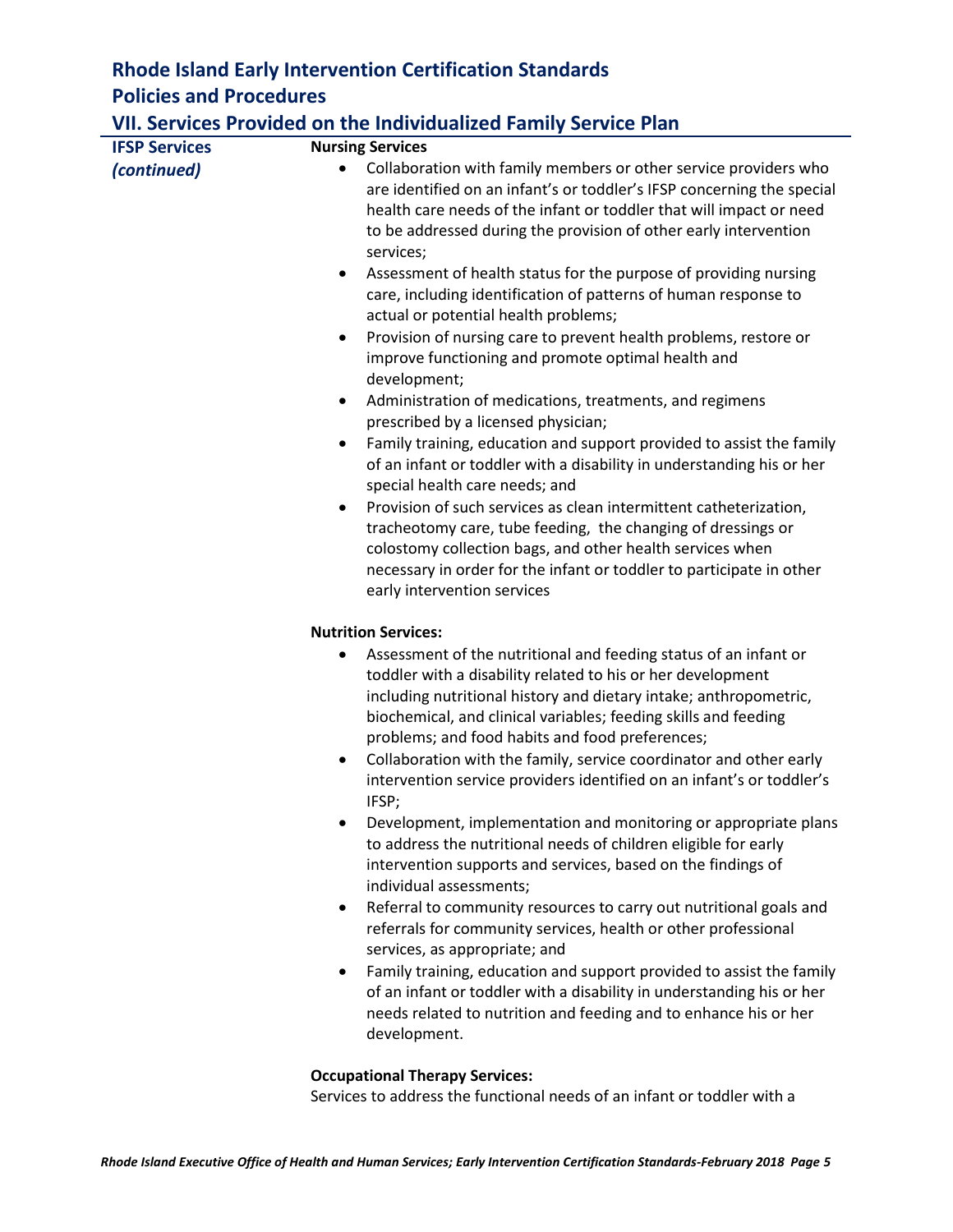### **VII. Services Provided on the Individualized Family Service Plan**

|                      | disability related to adaptive development, adaptive behavior and play, and<br>sensory, motor, and postural development. These services are designed to                                                                                                                                                                                                                                                                                                                                                                                                                                                                                                                                                                                                                                                                                                                                                                                                                                                                                                                                |  |  |  |
|----------------------|----------------------------------------------------------------------------------------------------------------------------------------------------------------------------------------------------------------------------------------------------------------------------------------------------------------------------------------------------------------------------------------------------------------------------------------------------------------------------------------------------------------------------------------------------------------------------------------------------------------------------------------------------------------------------------------------------------------------------------------------------------------------------------------------------------------------------------------------------------------------------------------------------------------------------------------------------------------------------------------------------------------------------------------------------------------------------------------|--|--|--|
| <b>IFSP Services</b> | improve the child's functional ability to perform tasks in home, school, and                                                                                                                                                                                                                                                                                                                                                                                                                                                                                                                                                                                                                                                                                                                                                                                                                                                                                                                                                                                                           |  |  |  |
| (continued)          | community settings and include:                                                                                                                                                                                                                                                                                                                                                                                                                                                                                                                                                                                                                                                                                                                                                                                                                                                                                                                                                                                                                                                        |  |  |  |
|                      | Screening, evaluation, assessment and intervention services to<br>٠<br>address the functional developmental needs of an infant or toddler<br>with a disability with an emphasis on self-help skills, fine and gross<br>motor development, mobility, sensory integration, behavior, play<br>and oral-motor functioning;<br>Adaptation of the environment, and selection, design, and<br>$\bullet$<br>fabrication of assistive and orthotic devices to facilitate<br>development and promote the acquisition of functional skills;                                                                                                                                                                                                                                                                                                                                                                                                                                                                                                                                                       |  |  |  |
|                      | Prevention or minimization of the impact of initial or future<br>٠<br>impairment, delay in development, or loss of functional ability;<br>Collaboration with the family, service coordinator and other early<br>$\bullet$<br>intervention service providers identified on an infant's or toddler's<br>IFSP;                                                                                                                                                                                                                                                                                                                                                                                                                                                                                                                                                                                                                                                                                                                                                                            |  |  |  |
|                      | Family training, education and support provided to assist the family<br>$\bullet$<br>of an infant or toddler with a disability in understanding his or her<br>functional developmental needs and to enhance his or her<br>development.                                                                                                                                                                                                                                                                                                                                                                                                                                                                                                                                                                                                                                                                                                                                                                                                                                                 |  |  |  |
|                      | <b>Physical Therapy Services:</b>                                                                                                                                                                                                                                                                                                                                                                                                                                                                                                                                                                                                                                                                                                                                                                                                                                                                                                                                                                                                                                                      |  |  |  |
|                      | Services to address the promotion of sensorimotor function through                                                                                                                                                                                                                                                                                                                                                                                                                                                                                                                                                                                                                                                                                                                                                                                                                                                                                                                                                                                                                     |  |  |  |
|                      | enhancement of musculoskeletal status, neurobehavioral organization,                                                                                                                                                                                                                                                                                                                                                                                                                                                                                                                                                                                                                                                                                                                                                                                                                                                                                                                                                                                                                   |  |  |  |
|                      | perceptual and motor development, cardiopulmonary status, and effective<br>environmental adaptation. These services include:                                                                                                                                                                                                                                                                                                                                                                                                                                                                                                                                                                                                                                                                                                                                                                                                                                                                                                                                                           |  |  |  |
|                      | Screening, evaluation, assessment and intervention services to<br>٠<br>address the functional developmental needs of an infant or toddler<br>with a disability with an emphasis on mobility, positioning, fine and<br>gross motor development, and both strength and endurance,<br>including the identification of specific motor disorders;<br>Adaptation of the environment, and selection, design, and<br>٠<br>fabrication of assistive and orthotic devices to facilitate<br>development and promote the acquisition of functional skills;<br>Obtaining, interpreting, and integrating information appropriate to<br>$\bullet$<br>program planning to prevent, alleviate, or compensate for<br>movement dysfunction and related functional problems;<br>Providing individual and group services or treatment to prevent,<br>٠<br>alleviate, or compensate for movement dysfunction and related<br>functional problems;<br>Collaboration with the family, service coordinator and other early<br>$\bullet$<br>intervention service providers identified on an infant's or toddler's |  |  |  |
|                      | IFSP; and<br>Family training, education and support provided to assist the family<br>$\bullet$                                                                                                                                                                                                                                                                                                                                                                                                                                                                                                                                                                                                                                                                                                                                                                                                                                                                                                                                                                                         |  |  |  |
|                      | of an infant or toddler with a disability in understanding his or her                                                                                                                                                                                                                                                                                                                                                                                                                                                                                                                                                                                                                                                                                                                                                                                                                                                                                                                                                                                                                  |  |  |  |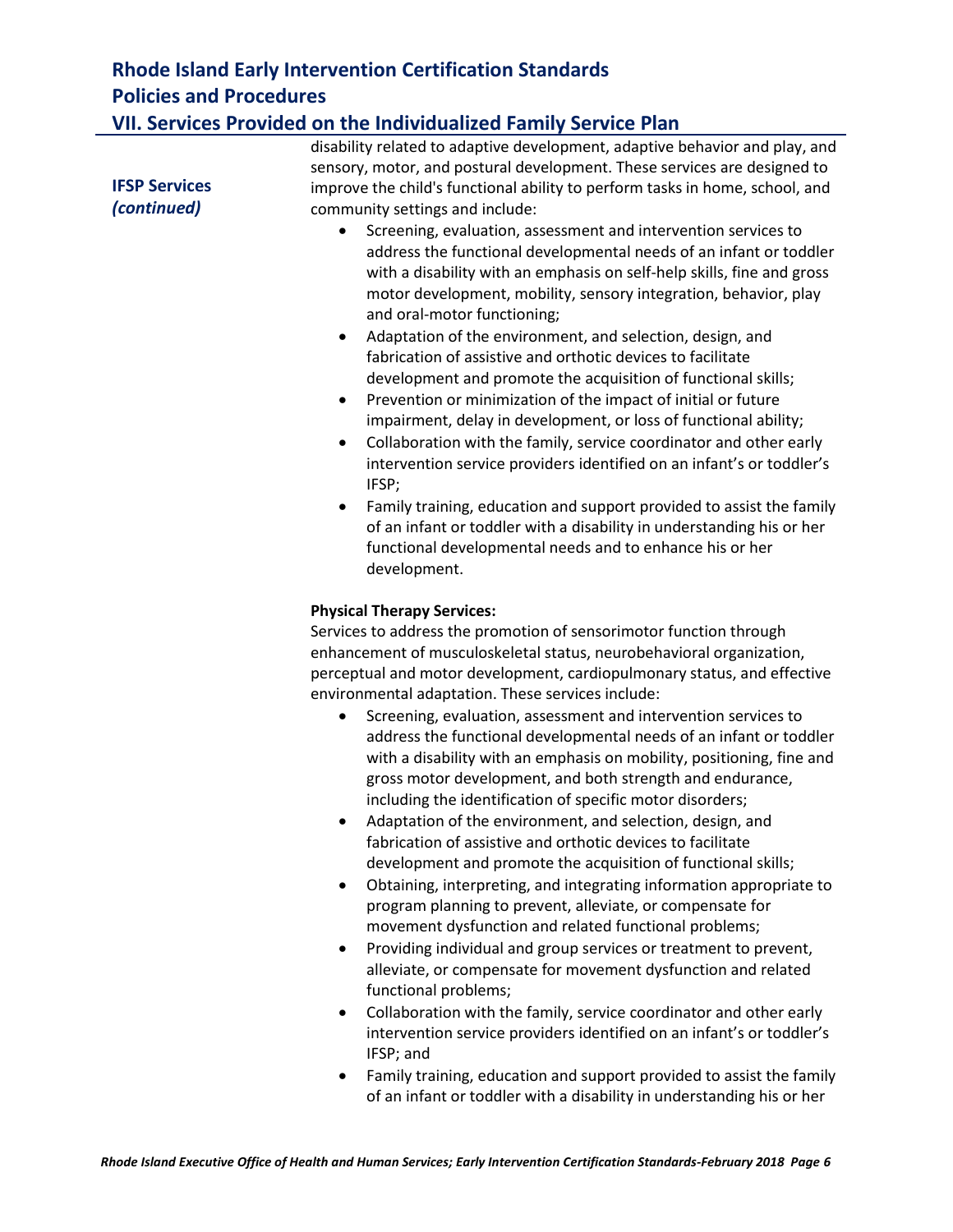### **VII. Services Provided on the Individualized Family Service Plan**

| <b>IFSP Services</b> |  |
|----------------------|--|
| (continued)          |  |

functional developmental needs and to enhance his or her development.

#### **Psychological Services:**

- Administration of psychological and developmental tests, and other assessment procedures;
- Interpretation of assessment results;
- Obtaining, integrating, and interpreting information about child behavior, and child and family conditions related to learning, mental health, and development;
- Planning and management of a program of psychological services, including psychological counseling for children and parent(s), family counseling, consultation on child development, parent training, and education programs;
- Collaboration with the family, service coordinator and other early intervention service providers identified on an infant's or toddler's IFSP; and
- Family training, education and support provided to assist the family of an infant or toddler with a disability in understanding his or her needs related to development, cognition, behavior or socialemotional functioning and to enhance his or her development.

#### **Service Coordination**

Services provided by a service coordinator to assist and enable an eligible infant or toddler and the child's family to receive the rights, procedural safeguards, and services that are required under Part C At least one service coordinator must be provided for the eligible infant or toddler and the child's family. This service coordinator is responsible for coordinating all services across agency lines, and serving as the single point of contact for carrying out the following activities:

- Assisting parents of eligible children in gaining access to the EI services and other services identified in the individualized family service plan
- Coordinating the provision of EI services and other services (such as medical services for other than diagnostic and evaluation purposes) that the child needs or is being provided
- Facilitating the timely delivery of available services
- Assisting parents of infants and toddlers with disabilities in gaining access to, and coordinating the provision of, the EI services
- Coordinating other services identified in the IFSP that are needed by, or are being provided to, the eligible infant or toddler and that child's family
- Assisting parents of eligible infants and toddlers in gaining access to needed EI services and other services identified in the IFSP, including making referrals to providers for needed services and scheduling appointments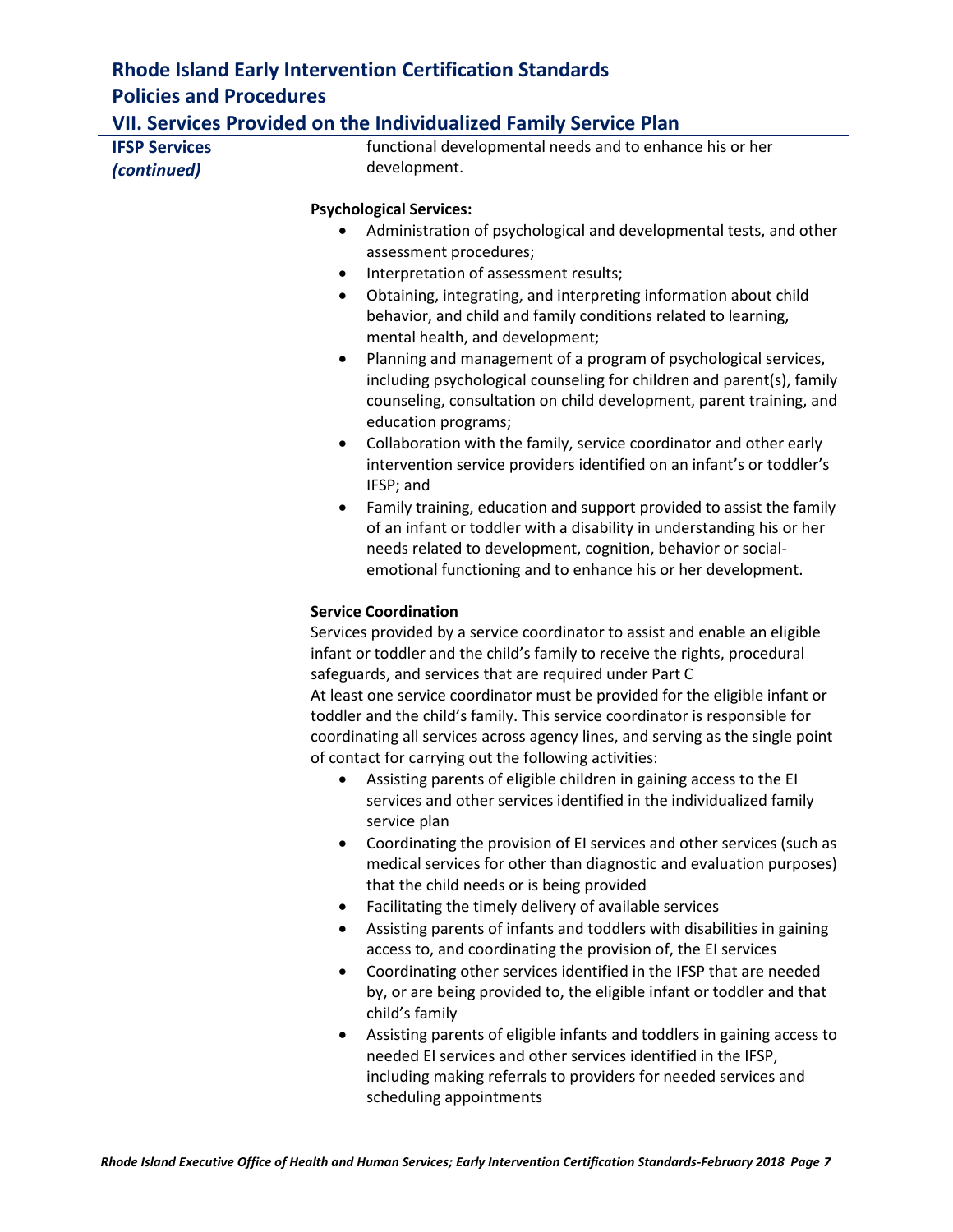# **VII. Services Provided on the Individualized Family Service Plan**

|                      | VII. Services Provided on the Individualized Family Service Plan                                                                            |
|----------------------|---------------------------------------------------------------------------------------------------------------------------------------------|
| <b>IFSP Services</b> | Coordinating the provision of EI services and other services (such as                                                                       |
| (continued)          | educational, social, and medical services that are not provided for                                                                         |
|                      | diagnostic or evaluative purposes)                                                                                                          |
| $\bullet$            | Coordinating evaluations and assessments                                                                                                    |
| $\bullet$            | Facilitating and participating in the development, review, and                                                                              |
|                      | evaluation of IFSPs                                                                                                                         |
| $\bullet$            | Coordinating, facilitating, and monitoring the delivery of services to                                                                      |
|                      | ensure the timely provision of services                                                                                                     |
| ٠                    | Conducting follow-up activities to determine appropriate EI                                                                                 |
|                      | services are being provided                                                                                                                 |
| $\bullet$            | Informing families of their rights and procedural safeguards and<br>related resources                                                       |
| ٠                    | Facilitating the development of a transition plan to preschool or                                                                           |
|                      | other services, if appropriate.                                                                                                             |
|                      | Sign language and cued language services                                                                                                    |
|                      | Teaching sign language, cued language, and auditory/oral language,                                                                          |
|                      | providing oral transliteration services (such as amplification), and                                                                        |
|                      | providing sign and cued language interpretation.                                                                                            |
|                      | <b>Social Work Services:</b>                                                                                                                |
| $\bullet$            | Home visits to evaluate a child's living conditions and patterns of<br>parent-child interaction;                                            |
| ٠                    | Social or emotional developmental screening and assessment of an                                                                            |
|                      | infant or toddler within the family context;                                                                                                |
| $\bullet$            | Individual and family-group counseling with parent(s) and other                                                                             |
|                      | family members, and appropriate social skill-building activities with                                                                       |
|                      | the infant or toddler and parent(s);                                                                                                        |
| $\bullet$            | Intervention to address those problems in a child's and family's                                                                            |
|                      | living situation (home, community, and any other location where                                                                             |
|                      | early intervention supports and services are provided) that affect                                                                          |
|                      | the child's maximum utilization of early intervention supports and                                                                          |
|                      | services;                                                                                                                                   |
|                      | Identification, mobilization, and coordination of community                                                                                 |
|                      | resources and services to en-able the child and family to receive                                                                           |
|                      | maximum benefit from early intervention supports and services;                                                                              |
| $\bullet$            | Collaboration with the family, service coordinator and other early<br>intervention service providers identified on an infant's or toddler's |
|                      | IFSP; and                                                                                                                                   |
| ٠                    | Family training, education and support provided to assist the family                                                                        |
|                      | of an infant or toddler with a disability in understanding his or her                                                                       |
|                      | functional developmental needs and to enhance his or her                                                                                    |
|                      | development.                                                                                                                                |

#### **Special Instruction**

• The design of learning environments and activities that promote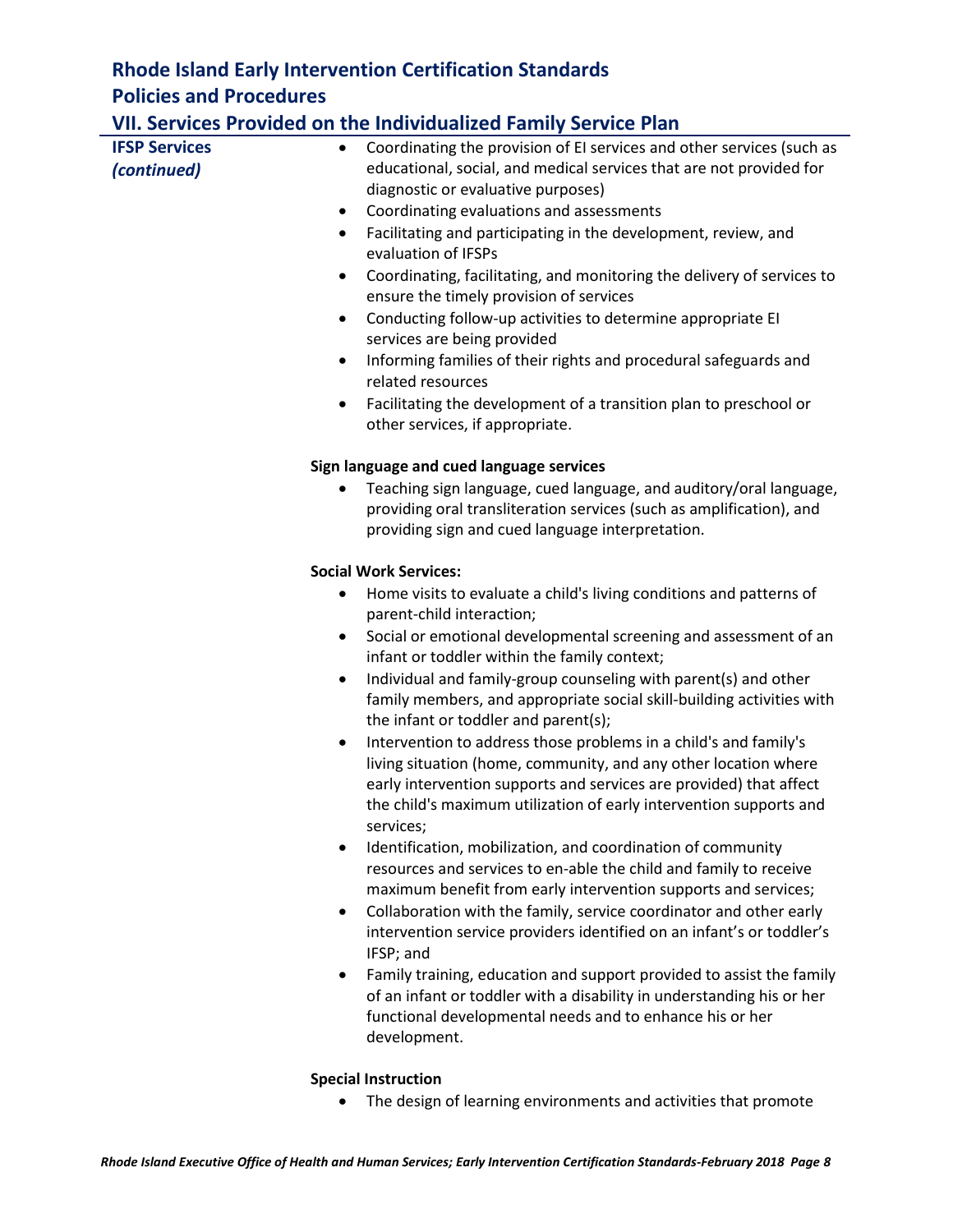### **VII. Services Provided on the Individualized Family Service Plan**

| <b>IFSP Services</b> | the infant's or toddler's acquisition of skills in a variety of |  |
|----------------------|-----------------------------------------------------------------|--|
| (continued)          | developmental areas, including cognitive processes and social   |  |
|                      | interaction                                                     |  |
|                      | Curriculum planning including the planned interaction of        |  |

- Curriculum planning, including the planned interaction of personnel, materials, and time and space, that leads to achieving the outcomes in the IFSP for the infant or toddler with a disability
- Providing families with information, skills, and support related to enhancing the skill development of the infant or toddler
- Working with the infant or toddler with a disability to enhance the child's development**.**

#### **Speech and Language Pathology Services:**

- Screening, identification, assessment and intervention services to address the functional, developmental needs of an infant or toddler with a disability with an emphasis on communication skills, language and speech development, sign language and cued language training and oral motor functioning, including the identification of specific communication disorders;
- Referral for medical or other professional services necessary for the habilitation or rehabilitation of children with communicative or pharyngeal disorders and delays in development of communication skills;
- Provision of services for the habilitation, rehabilitation or prevention of communicative or language disorders and delays in development of communication skills;
- Collaboration with the family, service coordinator and other early intervention service providers identified on an infant's or toddler's IFSP; and
- Family training, education and support provided to assist the family of an infant or toddler with a disability in understanding his or her functional development needs and to enhance his or her development.

#### **Transportation Services**

• Transportation and related costs includes the cost of travel (e.g., mileage, or travel by taxi, common carrier or other means) and other costs (e.g., tolls and parking expenses) necessary to enable an eligible child and the child's family to receive EI services**.**

#### **Vision services**

- Evaluation and assessment of visual functioning, including diagnosis and appraisal of specific visual disorders, delays, and abilities that effect early childhood development;
- Referral for medical or other professional services necessary for habilitation or rehabilitation of visual functioning disorders, or